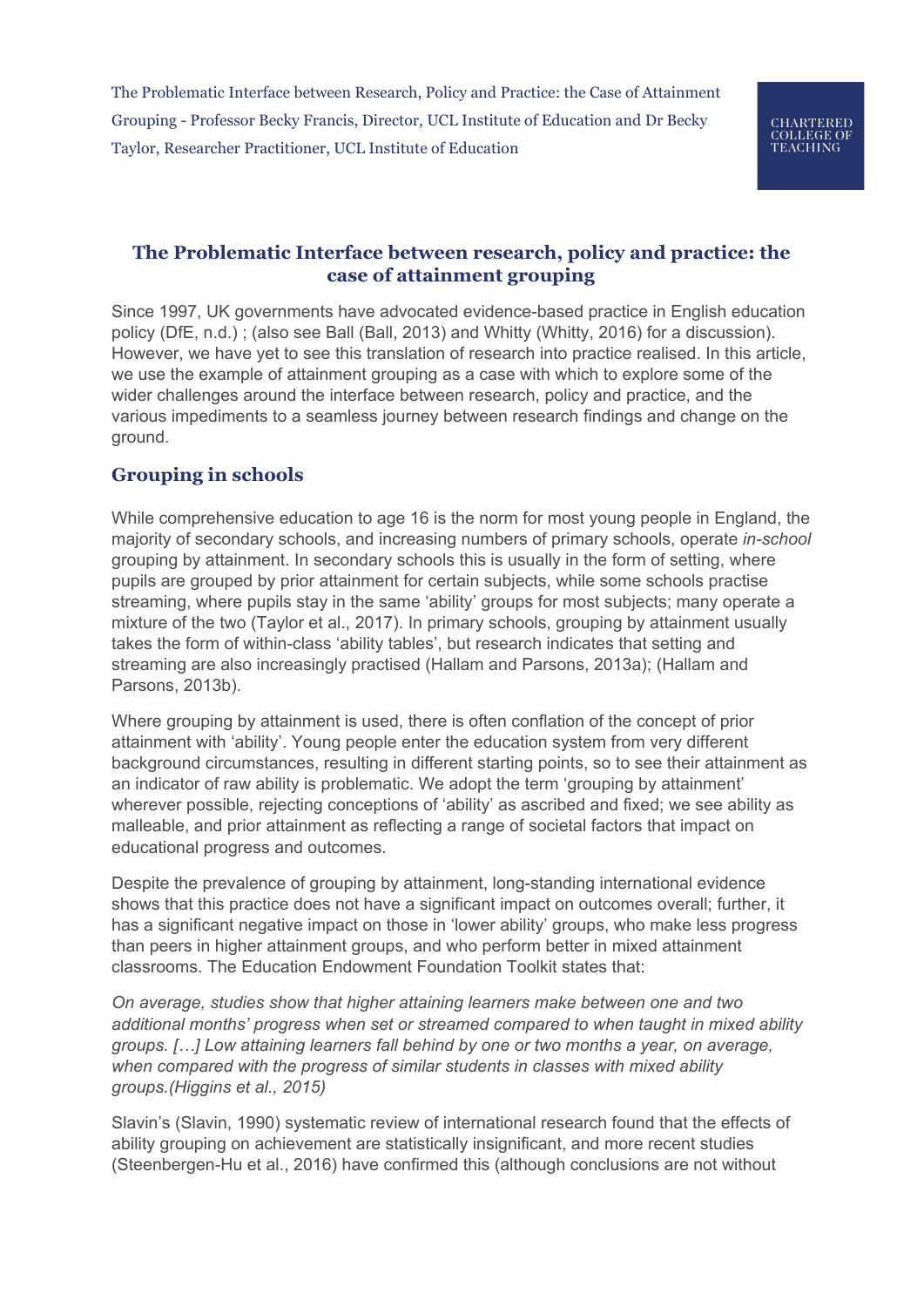contention). This overall finding could be interpreted as suggesting that 'ability grouping' neither helps nor hinders, but as we shall see, there is a negative impact for the smaller proportion of pupils in lower sets, a majority of whom are shown to be from lower socio-economic backgrounds.

# **The significance of attainment grouping**

Educational attainment in England is highly stratified by social class. There is an especially strong relationship between family wealth and educational outcomes, and between family wealth and *post*-education occupational outcomes. Obviously, wealth inequality, as well as the impact of socio-economic background on children's unequal starting points when they begin school, has a strong impact on achievement. However, socio-economic attainment gaps then widen rather than narrow as children progress through school, suggesting that, if anything, schooling exacerbates rather than mitigates inequalities in attainment outcomes. There are exceptions, of course – the evidence that schools *can* make a positive difference is provided by the many schools that facilitate high achievement for disadvantaged pupils.

Working class pupils and those from some minority ethnic groups are disproportionately represented in lower sets and streams. Although this trend might be predicted given the impact of social inequality on what is often referred to as 'school readiness' (meaning that children from lower socio-economic status backgrounds tend to start from a lower baseline), practices of allocation may also not necessarily be reflective of 'ability' (Muijs and Dunne, 2010).

Given the research suggests students placed in lower attainment groups make less progress than their peers in higher groups, working class pupils in lower attainment groups are subject to a double disadvantage; they are disadvantaged on arrival at school, but then subject to practices shown to further limit their chances of progress and attainment. We have conducted a detailed analysis of the research literature and, from this, have distilled seven explanations for poorer outcomes of students in lower sets and streams (see Box 1; (Francis et al., 2017)).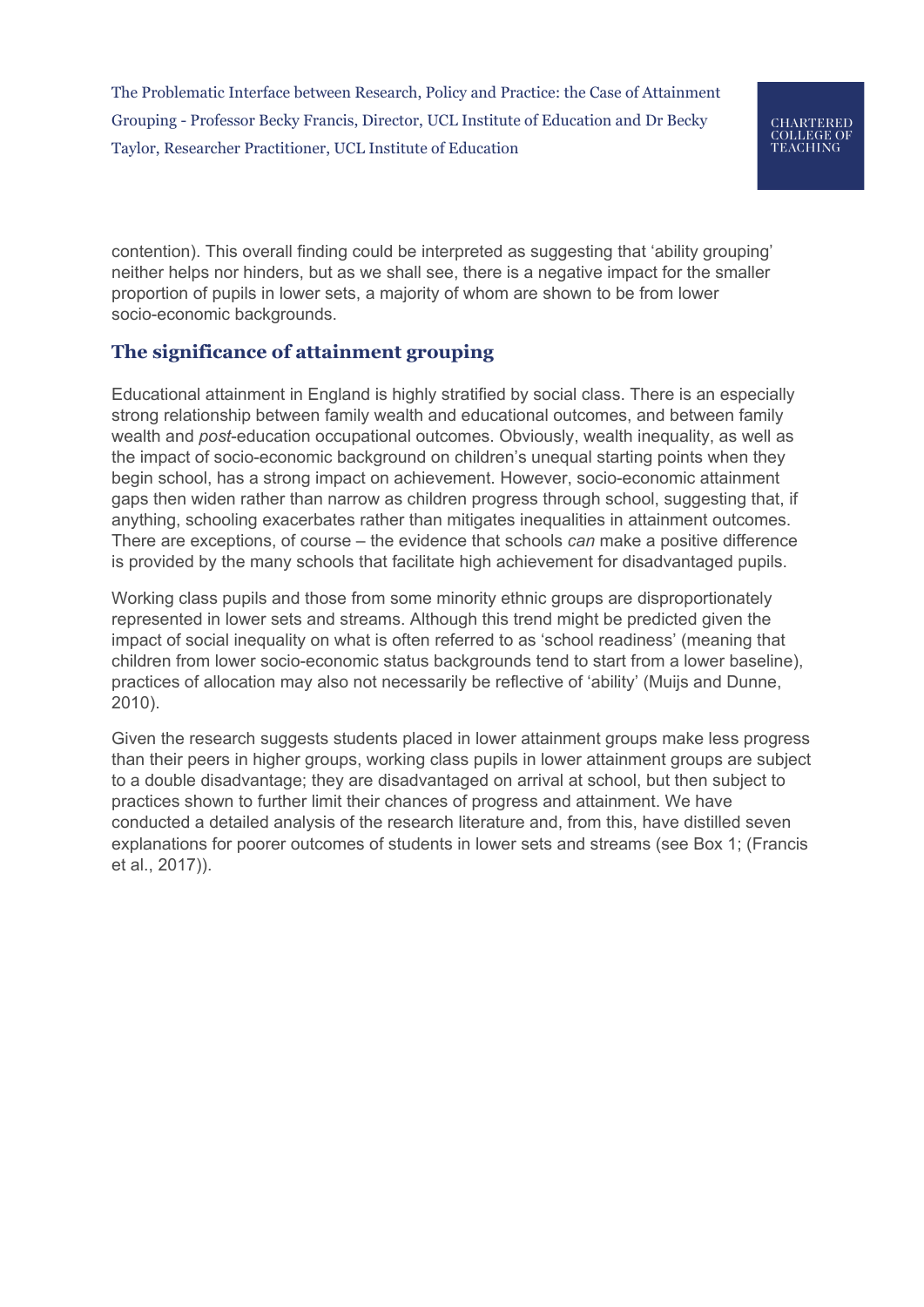**CHARTERED COLLEGE OF<br>TEACHING** 

#### **BOX 1: EXPLANATIONS FOR POORER OUTCOMES OF STUDENTS IN LOWER SETS AND STREAMS**

Students are misallocated to sets/streams based on socio-economic factors

Once allocated to groups, there is a lack of fluidity, and students do not move between groups

Quality of teaching is lower for lower sets and streams

Teacher expectations are lower for lower sets and streams and pedagogy is restricted

Students in lower groups are offered an impoverished curriculum and qualifications

Student engagement and attitudes to school are poorer in lower groups

A self-fulfilling prophecy is created whereby allocation to a lower set results in poorer outcomes

# **Lack of impact of research on policy and practice**

So how can we account for the fact that this research has had so little purchase? We propose the following explanations:

### **Mixed messages**

Our analysis of key policy documents and speeches alluding to pupils' grouping since 1997 shows that, within the semiotics of policy discourse, setting has somehow become a signifier for 'academic high standards'. Setting became emblematic of the New Labour 'standards' agenda, and was notably advocated within the incoming New Labour government's first White Paper, 'Excellence in Schools', including a statement that:

*[…] unless a school can demonstrate that it is getting better than expected results through a different approach, we do make the presumption that setting should be the norm in secondary schools. (DfES, 1997)*

So, despite the lack of evidence, we have an association and conflation of setting with 'standards' in the policy documents we analysed (see (Francis et al., 2017)); the case of attainment grouping illustrates how policy recommendations to schools are not always based on research evidence.

In schools, even where there is some awareness of what research evidence says, it may not always filter into practice across the whole school. In large secondary schools, different departments often adopt markedly different approaches, and there may be few mechanisms for the sharing of pedagogic practices and experiences between them. Knowledge and/or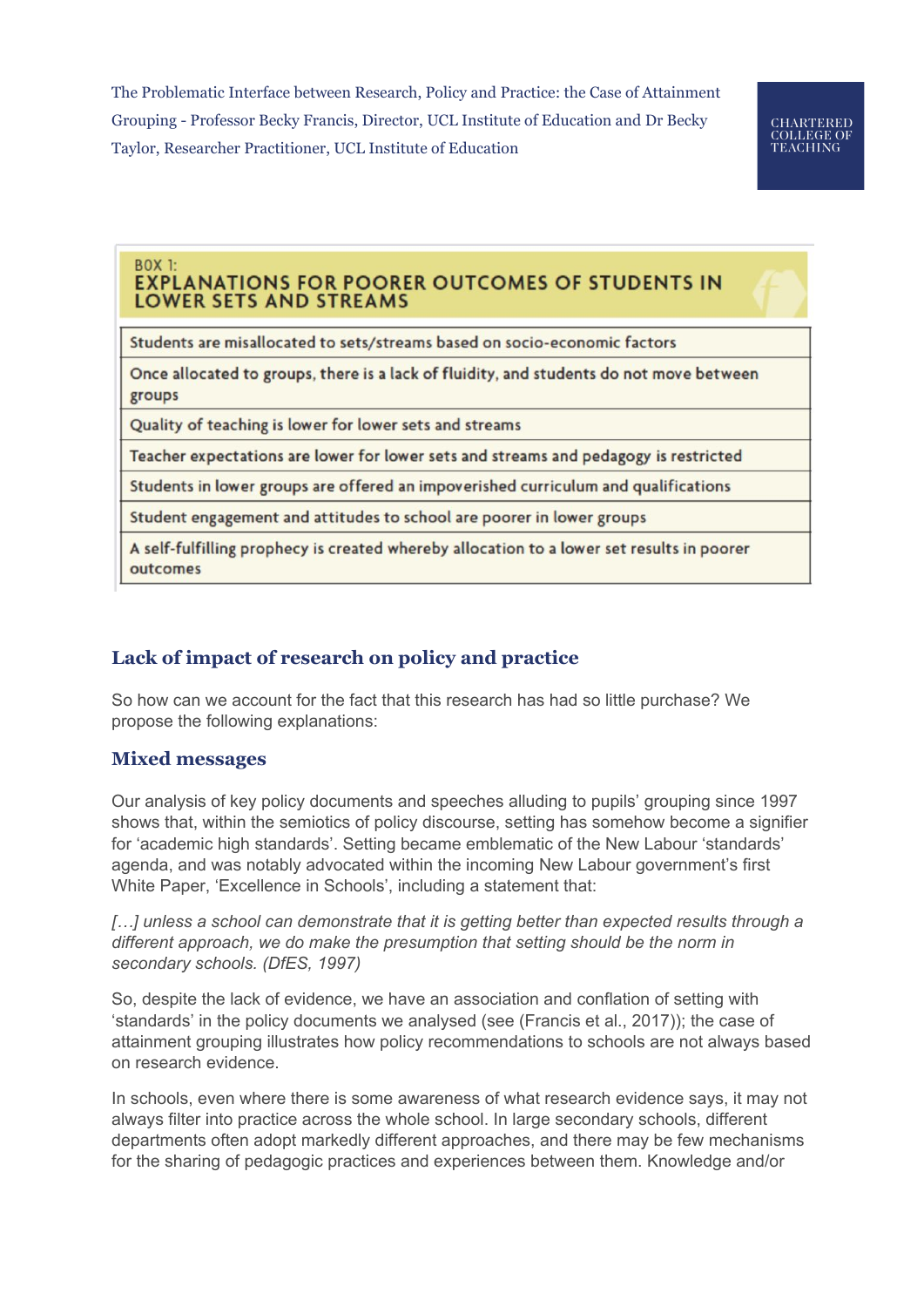

implementation of evidence-informed practice may therefore become contained in certain departments.

## **Challenges with the body of research**

There are some vulnerabilities and challenges within the literature on grouping by attainment that also hinder traction. For example, the literature often conflates different types of attainment grouping, and there is a lack of disaggregation of different factors posited as potentially detrimental. We still need answers to the following questions:

- Which of these identified explanations have the greatest impact on pupil experiences and outcomes?
- What is the impact on achievement for students in lower sets if detrimental setting practices are mitigated?
- What actually constitutes good practice in mixed-attainment teaching and grouping?
- Which of the good practice alternatives is more effective in improving the attainment of lower-achieving students?

The lack of clarity can hinder traction on practice, especially when there are few pointers or little systematic research on effective practice. It is surprising how little has been written on best practice in mixed attainment ('mixed ability') practice. Without support and successful exemplars, it is unlikely that many teachers will feel able to embark practice that differs from long-established ways of doing things.

### **Structures dictate content**

We have found from extensive interviews with teachers that setting practices are often driven by practical constraints that impede or over-ride the application of evidence-informed practice. For example, the school timetable may be set up so that sets have to be the same for mathematics and science, while student attainment might differ significantly between subjects. Similarly, staffing or finances can constrain setting arrangements, determining class sizes, the availability of subject specialists and the number of subject lessons that can take place simultaneously. Big changes to structures can be seen as too difficult, and so even when schools identify setting as the intention, streaming or partial streaming may be forced (Taylor et al., 2018).

### **Knock-on effects of contextual factors**

Interviews with teachers have also revealed that contextual factors for schools have a knock-on effect on setting practices. For example, many teachers told us that they didn't trust Key Stage 2 results or primary school assessments. This led to the 'tweaking' of sets and reliance on internal testing or subjective judgements that, while seen as more trustworthy, allow bias to be introduced. Likewise, the logistical issues mentioned above were often shaped by local contextual approaches. For example, our requirement of fluidity between sets was very difficult in some schools, where timetabling arrangements or the requirement to negotiate movement with colleagues in another department made movement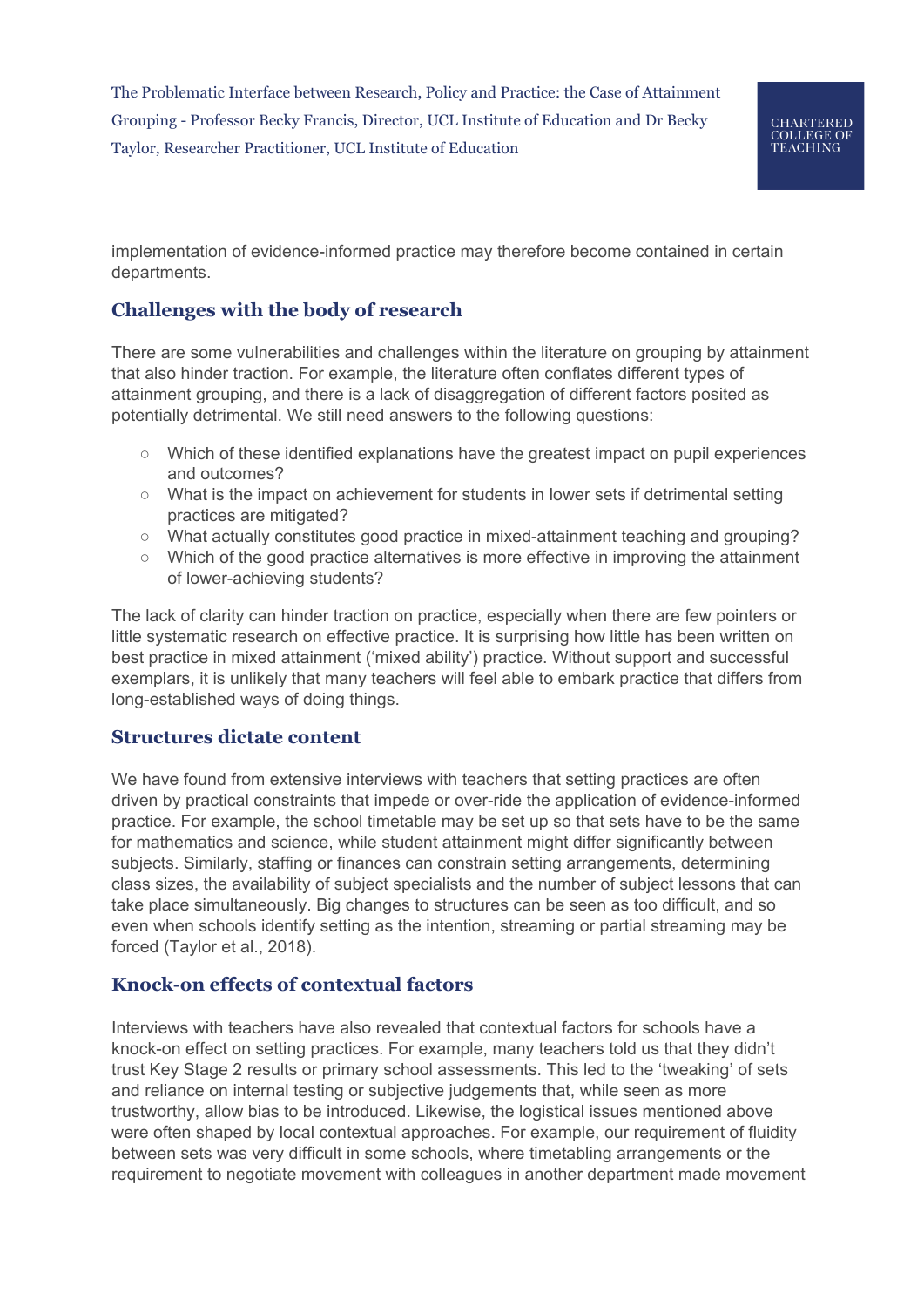impossible. Finally, movement was actually seen as so undesirable in some schools that teachers construct support structures to *reduce* movement and keep students in their initially allocated set (Taylor et al., 2018).

## **Addressing challenges through research**

Our present research project, funded by the Education Endowment Foundation, seeks to address some of the identified challenges, especially that of the lack of disaggregation of explanatory factors in the literature. The Best Practice in Grouping Students project focuses on mathematics and English in Key Stage 3. The project comprises two studies with randomised controlled trial design: Best Practice in Setting, a fully-powered RCT involving 126 schools, and Best Practice in Mixed Attainment Grouping, a feasibility study involving 13 schools.

The Best Practice in Setting intervention set out to mitigate the factors associated with the poorer performance of lower sets and streams (see Box 1) by establishing and maintaining sets strictly according to attainment and with a maximum of four levels, and by providing professional development to teachers to encourage high expectations of all students and a flexible approach to 'ability'. These practices are contrasted with a control group, who maintain their usual setting practices.

The Best Practice in Mixed Attainment intervention provided teachers with support for teaching students with a broad range of prior attainment together in the classroom. We developed this support in collaboration with three schools recognised for their excellent mixed-attainment teaching practice. These practices are again contrasted with a control group who maintain their usual grouping practices.

The intervention and control groups will be compared for outcomes in terms of both academic attainment and student self-confidence. Our data collection is now complete and we expect to report on our overall outcomes later in 2018, contributing answers to the questions outlined above: the relative impact of explanations for differences in attainment, the possibility of mitigating detrimental setting practices, characterising good practice in mixed-attainment teaching, and the relative impact of setting and mixed-attainment grouping.

For our part, we hope that the recognition and exploration of some of the issues around attainment grouping in our present study will help us in making a significant contribution to the field, by aiding our reflection on optimal approaches and factors to consider going forward, in order to think with practitioners and facilitate good practice in the important area of grouping pupils.

#### **The best practice in grouping students team also includes:**

Professor Louise Archer, Professor Jeremy Hodgen, Chair of Mathematics Education, Dr Anna Mazenod and Dr Antonina Tereshchenko, UCL Institute of Education